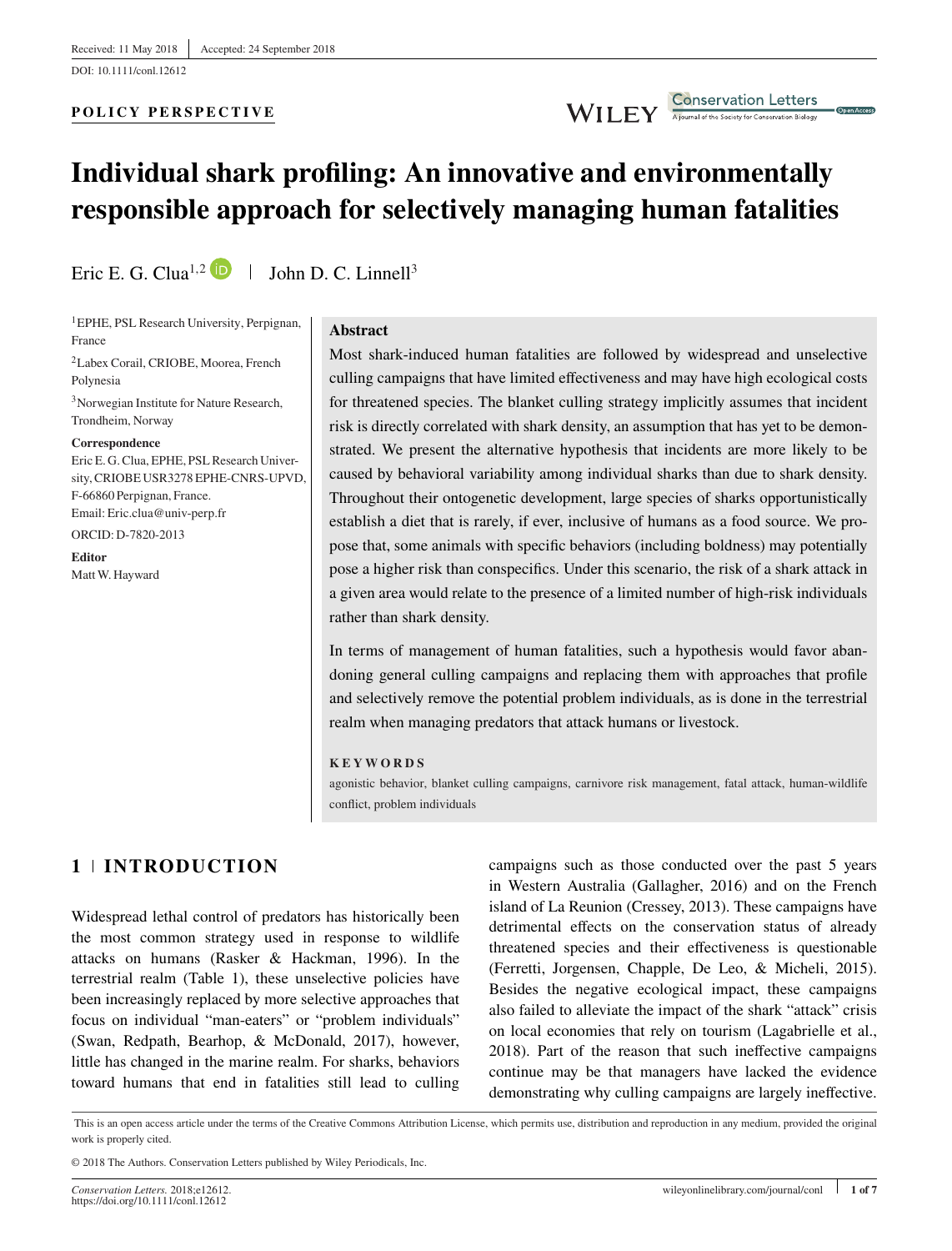| $\frac{2 \text{ of } 7}{2}$ WILEY-                                                                                                       |      |                                      | <b>CLUA AND LINNELL</b>                |  |  |  |
|------------------------------------------------------------------------------------------------------------------------------------------|------|--------------------------------------|----------------------------------------|--|--|--|
| A set of questions that can help understand the mechanisms of shark attacks and help develop appropriate management responses<br>TABLE 1 |      |                                      |                                        |  |  |  |
| <b>Hypothesis</b>                                                                                                                        | Type | <b>Ouestion</b>                      | <b>Reaction</b>                        |  |  |  |
| Density-dependent                                                                                                                        | None | Are shark bites widespread, regular, | If yes, then general lethal control of |  |  |  |

| mechanisms                      |                                                                                           | and related to shark density?                                                                                                                                                                                                                            | sharks to lower shark density may be<br>appropriate to the extent that it is<br>viewed as acceptable, or there is a<br>need to implement widespread<br>mitigation.                    |
|---------------------------------|-------------------------------------------------------------------------------------------|----------------------------------------------------------------------------------------------------------------------------------------------------------------------------------------------------------------------------------------------------------|---------------------------------------------------------------------------------------------------------------------------------------------------------------------------------------|
| <b>Behavioral</b><br>mechanisms | Type 1 Problem<br>individual - an<br>individual in the wrong<br>place                     | Question 1: Does the attacking species<br>of shark normally reside in the area<br>of the bite or is it only an occasional<br>and unpredictable occurrence?                                                                                               | If it is only an occasional vagrant, then<br>no reaction is needed or indeed<br>possible apart from being ready to<br>react to events with beach closures                             |
|                                 |                                                                                           | Question 2: Are bite locations<br>associated with specific landscape<br>features (prey aggregations,<br>movement corridors, or underwater<br>topography that serves some other<br>function for sharks) that lead to<br>locally high densities of sharks? | If attacks are spatially clumped, then it<br>is possible to discourage risky human<br>activities in such areas or implement<br>mitigation measures such as netting<br>on these sites. |
|                                 | Type 2 Problem<br>individual-<br>individuals with a<br>specific "undesirable"<br>behavior | Question 3: Do individual sharks or<br>sharks of specific age and sex,<br>demonstrate consistent feeding<br>specializations?                                                                                                                             | If the answer to these questions is yes,<br>then it opens the way for a selective<br>removal of individuals.                                                                          |
|                                 |                                                                                           | Question 4: Do individual sharks or<br>sharks of specific age and sex,<br>demonstrate consistent responses to<br>humans (or human decoys)?                                                                                                               |                                                                                                                                                                                       |
|                                 |                                                                                           | Question 5: Are shark bites spatially<br>and temporally aggregated into<br>clusters?                                                                                                                                                                     |                                                                                                                                                                                       |
|                                 |                                                                                           | Question 6: Is it possible to<br>forensically identify problem<br>individual and then recognize them<br>in the field?                                                                                                                                    |                                                                                                                                                                                       |
|                                 |                                                                                           | Question 7: If a shark is identified as a<br>perpetrator can it be located and<br>selectively removed?                                                                                                                                                   |                                                                                                                                                                                       |

Note: This is largely based on the conceptualization of problem animals developed from terrestrial carnivores (Linnell & Alleau, 2015; Linnell et al., 1999).

Based on experience from terrestrial systems, we propose a new approach for improving sea-users' safety that addresses the likely pattern of shark incidents and explains the failure of culling campaigns to reduce the risk in a satisfactory way, both in terms of human safety and ecological impact. We propose that new studies (Table 2) should be undertaken to identify individual sharks in order to eventually selectively cull "problem" animals. This approach has the potential to reduce the negative ecological effects currently posed by nonselective shark culling campaigns, to alleviate the conflicts with communities opposed to them, and might also help to globally improve the relationship between humans and sharks worldwide.

## **2 THE BEHAV IORAL HYPOTHES IS**

Shark-culling campaigns as a response to human fatalities after a shark incident are conducted to reduce the probability of shark-human interactions (Dudley, 1997), based on the implicit assumption that human fatalities are driven by greater-than-acceptable shark abundance (Ferretti et al., 2015), which we refer to as the "density-dependent hypothesis." In other words, reducing the risk of human fatalities by reducing the shark population de facto relies on the assumption that every shark represents an equal risk level to humans. It also assumes that lowering the density of sharks will lower the probability of a human being killed (Figure 1).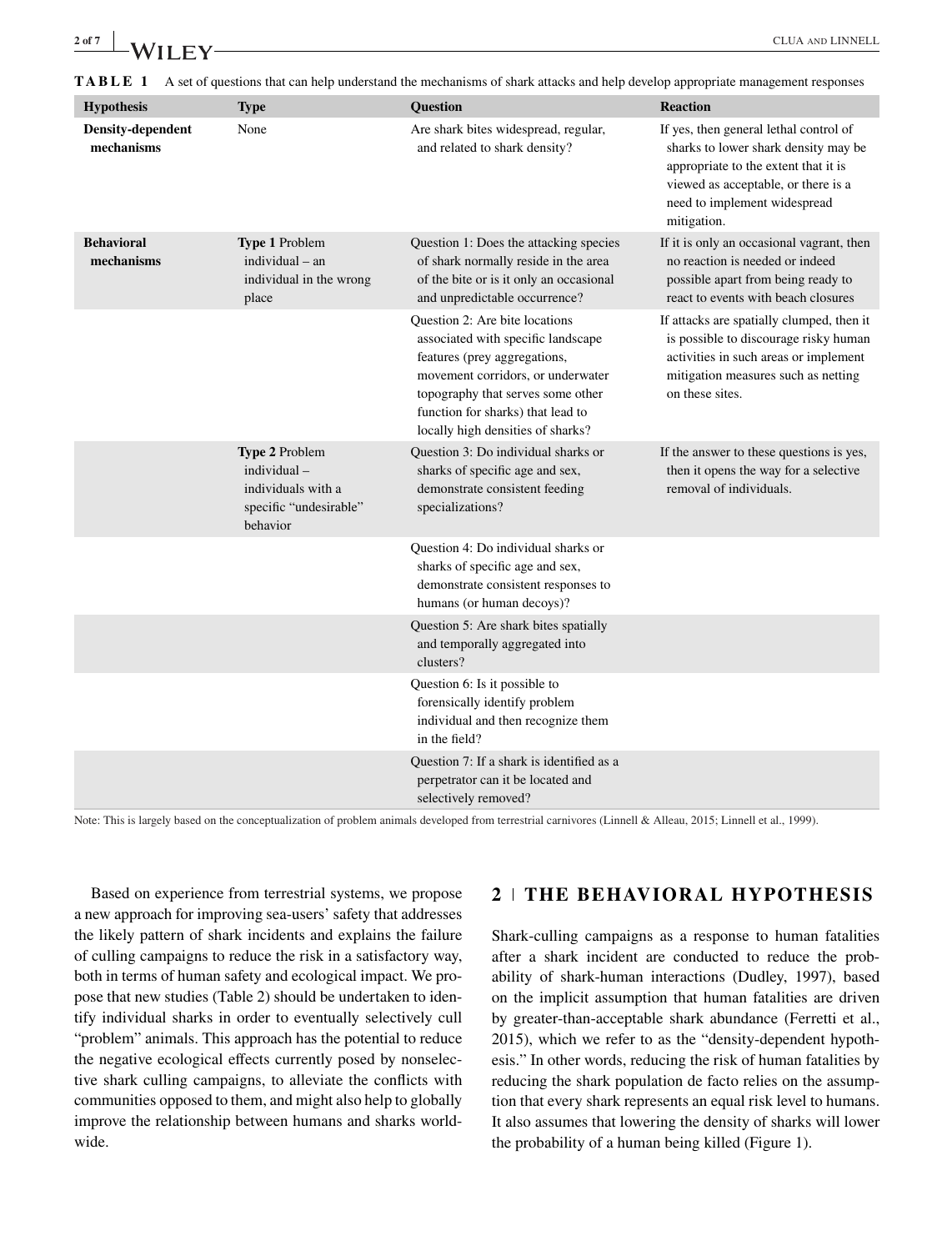**TABLE 2** Research themes to be developed following the behavioral hypothesis aiming at the selective removal of problem individuals in the context of human fatalities

| <b>Questions</b>                                  | Approaches to be tested                                                                                                                                                                                                                                                           |
|---------------------------------------------------|-----------------------------------------------------------------------------------------------------------------------------------------------------------------------------------------------------------------------------------------------------------------------------------|
| 1. Better knowledge of<br>dangerous species       | 1.1 Acoustic tagging for identifying the presence of potential problem individuals in a<br>given area ( <i>i.e.</i> , a beach)                                                                                                                                                    |
|                                                   | 1.2 Satellite tagging <sup>d</sup> for studying the ecological behavior of potential problem<br>individuals                                                                                                                                                                       |
| 2. Identification of problem<br>individuals       | 2.1 Underwater photoidentification and photogrammetry <sup>f</sup> (for size assessment) of<br>individuals combined with ethological tests <sup>g</sup> for assessment of risky behaviors (i.e.,<br>individual variation and consistency in boldness or aggression) toward humans |
|                                                   | 2.2 Live capture and blood sampling for assessment of hormones as indicators of<br>$boldness^{h,i}$                                                                                                                                                                               |
|                                                   | 2.3 Forensic analysis of human bites/fatalities for identifying the species and<br>individual <sup>j,k</sup> (size assessment through interdental distance)                                                                                                                       |
|                                                   | 2.4 Collection of shark DNA fragments on human wounds (after a bite) to identify the<br>species (barcoding on mitochondrial $DNA1$ ) and the individual (fingerprinting on<br>$microsatellitesm$ )                                                                                |
| 3. Removal of problem<br>individuals <sup>a</sup> | 3.1 Species and size assessment through underwater photogrammetry for assessing the<br>size of potential attackers (which could match with existing data; see 2.3)                                                                                                                |
|                                                   | 3.2 DNA sampling (biopsies) for individual fingerprinting <sup>m</sup> (on microsatellites) and<br>development of a database of potential attackers. This would allow a potential match<br>with data obtained from human victims (see 2.4)                                        |

Note: For questions 2 and 3, it is suggested to use odor attractants or artificial food provisioning<sup>b</sup> in order to temporarily aggregate large sharks as they are very elusive animals. Such aggregations would allow facilitated studies of behaviors, DNA and blood sampling, tagging, or even fishing (removal) of specific individuals.

<sup>a</sup>This could be done underwater following the matching of DNA fingerpriting obtained from a human victim (see 2.4) and from the parallel DNA sampling of animals (see 3.2). The problem individual to be removed would then be reidentified on the aggregation site through photoidentification and accurate size assessment through photogrammetry (see 2.1).

<sup>b</sup>Brena, P.F., Mourier, J., Planes, S. & Clua, E. (2015) Shark and ray provisioning: functional insights into behavioral, ecological and physiological responses across multiple scales. *Marine Ecology Progress Series*, **538**, 273–283.

cMeyer, C.G., Clark, T., Papastamatiou, Y.P., Whitney, N.M., & Holland, K.N. (2009) Long-term movement patterns of tiger sharks *Galeocerdo cuvier* in Hawaii. *Marine Ecology Progress Series,* **381**, 223–235.

dHammerschlag, N., Gallagher A.J. & Lazarre, D.M. (2011) A review of shark satellite tagging studies. *Journal of Experimental Marine Biology Ecology*, **398**, 1–8.

eDomeier, M.L., & Nasby-Lucas, N. (2007) Annual re-sightings of photographically identified white sharks (*Carcharodon carcharias*) at an eastern Pacific aggregation site (Guadalupe Island, Mexico). *Marine Biology*, **150**(5), 977–984.

f Rohner, C.A., Richardson, A.J., Marshall, A.D., Weeks, S.J., & Pierce, S.J. (2011) How large is the world's largest fish? Measuring whale sharks Rhincodon typus with laser photogrammetry. *Journal of Fish Biology*, **78**(1), 378–385.

gBrena, P.F., Mourier, J., Planes, S., & Clua, E.E. (2018) Concede or clash? Solitary sharks competing for food assess rivals to decide. *Proceedings of the Royal Society B*, **285**(1875), 20180006.

h Archard, G. A., Earley, R. L., Hanninen, A. F., & Braithwaite, V. A. (2012). Correlated behavior and stress physiology in fish exposed to different levels of predation pressure. *Functional Ecology*, **26**(3), 637–645.

i Raoult, V., Brown, C., Zuberi, A., & Williamson, J. E. (2012). Blood cortisol concentrations predict boldness in juvenile mulloway (*Argyosomus japonicus*). *Journal of Ethology*, **30**(2), 225–232.

j Lowry, D., de Castro, A.L.F., Mara, K., Whitenack, L.B., *et al.* (2009) Determining shark size from forensic analysis of bite damage. *Marine Biology*, **156**, 2483e92.

kClua, E., & Reid, D. (2018) Contribution of forensic analysis to shark profiling following fatal attacks on humans. *Post-mortem examination and autopsy-current issues – From death to laboratory analysis.* (Ed. K.H. Dogan), chapter 5, pp. 57–75. Intech Open Science.

l Fields, A. T., Abercrombie, D.L., Eng, R., Feldheim, K., & Chapman, D.D. (2015) A novel mini-DNA barcoding assay to identify processed fins from internationally protected shark species. *PloS one*, **10**(2), e0114844.

mChambers, G.K., Curtis, C., Millar, C.D., Huynen, L., & Lambert, D.M. (2014) DNA fingerprinting in zoology: past, present, future. *Investigative genetics*, **5**(1), 3.

Although there was a decrease in human fatalities in protected beaches after the implementation in 1937 of the Shark Meshing Programme in New South Wales (Australia), Green, Ganassin, and Reid (2009) showed that the annual rate of agonistic interactions with humans was the same both before and after the meshing program commenced, that is, 61 (1900-1936), 61 (1937-1973), and 72 (1974-2009), respectively. This is mainly due to a significantly greater number of sea-users as a determining factor for explaining a constant or slightly increasing number of shark incidents for recent decades (West, 2011). The same trend was detected in the United States where the individual risk for ocean users dropped by *>*91% over a 63-year period (1950 to 2013; Ferretti et al., 2015). The lack of specificity is another limiting factor of the general culling campaigns, as raised by Paterson (1990) who pointed out that while the white shark *Carcharodon carcharias* was responsible for 68% of fatalities in Australia, this species represented only 1.7% of catches among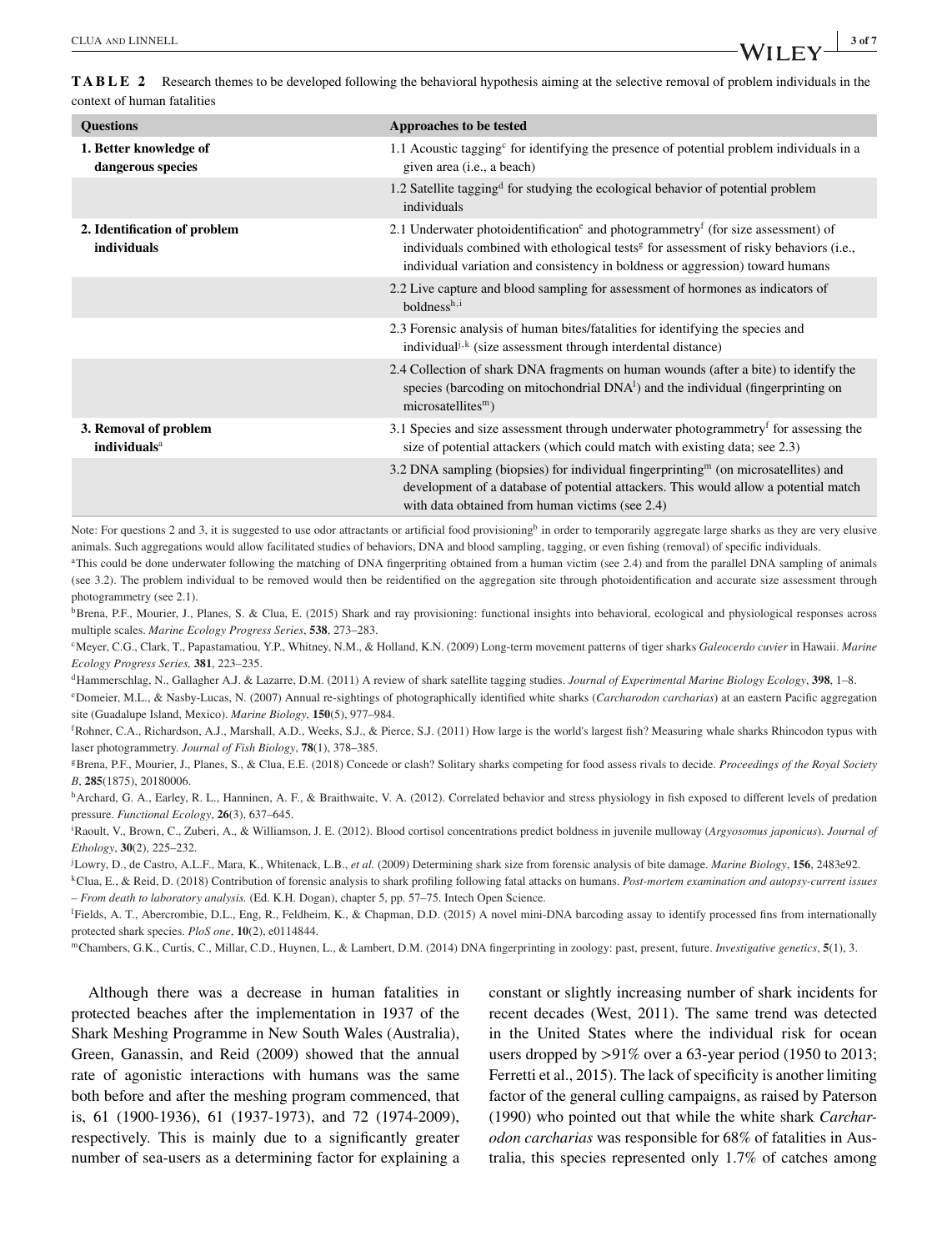

**FIGURE 1** Schematic representation of the patterns of shark fatalities and the consequences of shark culling campaigns while accounting for either the « density-dependent hypothesis » (left) or the « behavior#x02010;dependent hypothesis » (right). For our demonstration, and for a given and similar population of sea users interacting with a shark population, the expected number of victims can arbitrarily be set at three victims per year. Following the « density-dependent hypothesis », each individual in the shark population is likely to kill humans with a non-zero probability (orange animals). After removing a large proportion of the shark population (here 66%), the number of fatalities would be significantly reduced (also by 66%) and would drop from three to one victim per year; whatever the number of sharks removed, this trend should persist. Following the « behavioral hypothesis » (right), the probability of a human fatality relates to a limited number of high-risk individuals (here two animals in red), while this probability is almost nil for the rest of the population (yellow animals). A: By removing the same fraction of the shark population as in the first case but failing to remove the high-risk individuals (option A), no change in the number of shark fatalities would be observed, and the annual rate would again be three victims. B: However, by catching one of the high-risk animals (option B), the annual rate would drop to two victims.

the 30.630 sharks that were culled with the Queensland meshing and baited lines program between 1962 and 1988.

Regarding their global efficiency, the first comprehensive study conducted on a shark control program looked at a case study from Hawaii between 1959 and 1976, where 4,668 sharks (including 554 tiger sharks *Galeocerdo cuvier* as the species responsible for feeding strikes on surfers) were killed and "no measurable effects on the rate of shark fatalities in Hawaiian waters" were recorded (Wetherbee, Lowe, & Crow, 1994). In this study, an average rate of 0.6 fatal "attacks" per year was recorded before and persisted during the culling, with an increase to 1.4 per year during the years following the program. In Eastern Australia, over the past 70 years, around 500 targeted White sharks were caught (Reid, Robbins, & Peddemors, 2011), when recent research suggests there is a current population of 2,500 to 6,500 individuals on the East coast (Hillary et al., 2018). During 70 years, extensive and expensive culling programs (*>*\$A2m/year; Green et al., 2009) have, at best, caught 20% of the current white shark population, which would be unlikely to reduce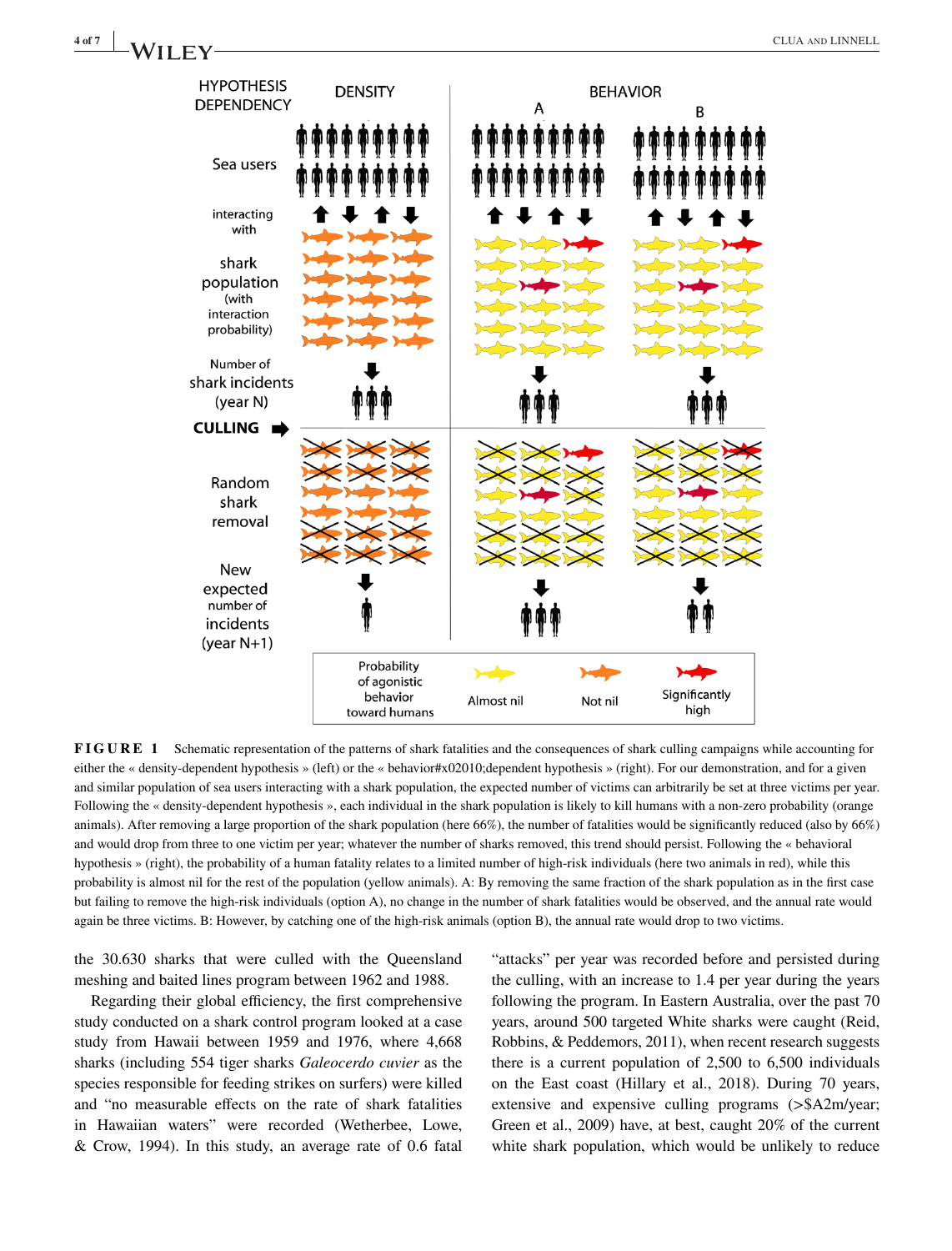shark bite levels significantly. Thus, broad-scale culling, based on the density-dependent hypothesis, seems extremely inefficient.

We propose that human fatalities relate more to behavioral variability among individuals rather than shark population density, and attack risk is therefore generally independent of shark density in a given area. In our opinion, some individuals can show a suite of specific behaviors (e.g., size, habitat use, inclination for exploration, boldness) that make them higherrisk animals that do, on rare occasions, meet the condition for a feeding strike on a human. We hypothesize that the few individuals to do so would be the predominant source of lethal bites on humans, while other conspecifics would have a very low probability of killing humans. As a consequence, a kind of "everything or nothing" rule applies when shark culling is operational in a given area, meaning that solving the problem of shark fatalities will strictly rely on the chance capture of the problem individuals among the many that are killed. Provided that such campaigns fail to remove the single or the very few individuals with a high risk of predatory behavior toward humans (given their scarcity and the high mobility of certain species), the risk of human fatalities would not be reduced as expected (Figure 1A, B).

To support our hypothesis, we hereby: (1) demonstrate the potential for individuality to drive the feeding habits of large sharks and (2) illustrate how this hypothesis, if accepted, opens opportunities for new and practical management approaches.

## **2.1 Diet and large sharks: An individual issue**

Animal behavior was recently identified as a key modulating factor in the study of food webs (Kalinkat, 2014). Individual niche width depends on the diversity and abundance of available resources as well as on individual phenotypic traits (Araújo, Bolnick, & Layman, 2011) and individual behavioral skills and preferences (Kim, Tinker, Estes, & Koch, 2012). Personality in animals describes consistent behavioral differences across time and contexts between individuals within the same population (Stamps & Groothuis, 2010). Previous work has shown that individualities in fish are prevalent, including consistency over time and context (Castanheira, Herrera, Costas, Conceição, & Martins, 2013). The potential for this has long been established among mammalian predators (Graham, Harris, Matejusová, & Middlemas, 2011; Linnell, Odden, Smith, Aanes, & Swenson, 1999), and individual personality differences among sharks were recently described, in particular along the shy-bold continuum (Brown, Jones, & Braithwaite, 2005; Byrnes & Brown, 2016) and propensity for exploration (Finger, Dhellemmes, & Guttridge, 2017).

It is important to note that unlike mammals that are capable of transgenerational information transfer, large sharks must individually develop their own predator skills due to the lack of any postpartum parental care. For instance, while juvenile Killer whales *Orcinus orca* can learn which prey to target and how to hunt from older pod members (Guinet & Bouvier, 1995), juvenile white sharks develop their own feeding strategy independently from conspecifics during the ontogenetic dietary shift that is characteristic of the species (Estrada, Rice, Natanson, & Skomal, 2006). When white sharks reach the size threshold of ∼3 m in total length (TL), their diet shifts from small teleosts to larger prey such as other elasmobranchs and marine mammals (Kerr, Andrews, Cailliet, Brown, & Coale, 2006). In the unlikely event that a white shark encounters a human during the establishment of its new diet, it might test it as a potential prey item of suitable size and may include it as a future diet component. While diet transition periods constitute an opportunity for juvenile sharks to test new potential prey items (Clua & Reid, 2013), older animals may also constantly try to expand their diet niche based on their current needs (e.g., during shortages of their habitual feeding resource, or as a function of their current hunting abilities or food deprivation status) and according to their individual personality trait along the boldness continuum (Byrnes & Brown, 2016) or their exploration inclination (Finger et al., 2017). As described for a set of different taxa (Wilson, Clark, Coleman, & Dearstyne, 1994), large sharks would then individually range along the shy-bold and exploration continua, and their position might be modulated by food deprivation as a driving factor for a strike on humans (Godin & Smith, 1988). The "bite-and-spit" behavior that was described as a putative exploratory process for the white shark (Klimley, 1994), would fit perfectly with our hypothesis as a preliminary step toward including a new prey item in their diet. As a matter of fact, for many human fatalities, victims lose hardly any flesh or tissue, and ultimately die from exsanguination (Clua & Séret, 2010). We therefore hypothesize that bites on humans are carried out by a very limited number of sharks which are bold enough (and hungry enough) to execute a first strike on humans, and in most situations, do so without consuming human flesh. These problem individuals would then either abandon this marginal prey item or include it in their diet, which would result in further strikes on humans. However, this does not require any specific affinity or prey specialization toward humans, as observed for "bold" bears that might increasingly feed on anthropogenic food sources until becoming "food conditioned" (Bentzen, Shideler, & O'Hara, 2014). In that respect, our hypothesis partially aligns with the "rogue" shark hypothesis which is often portrayed in the media in that both attribute attacks to a few individuals with specific feeding behaviors (Neff & Hueter, 2013). However, our hypothesis does not require the anthropomorphic and otherwise unlikely attributes of aggression and an active preference for humans as prey.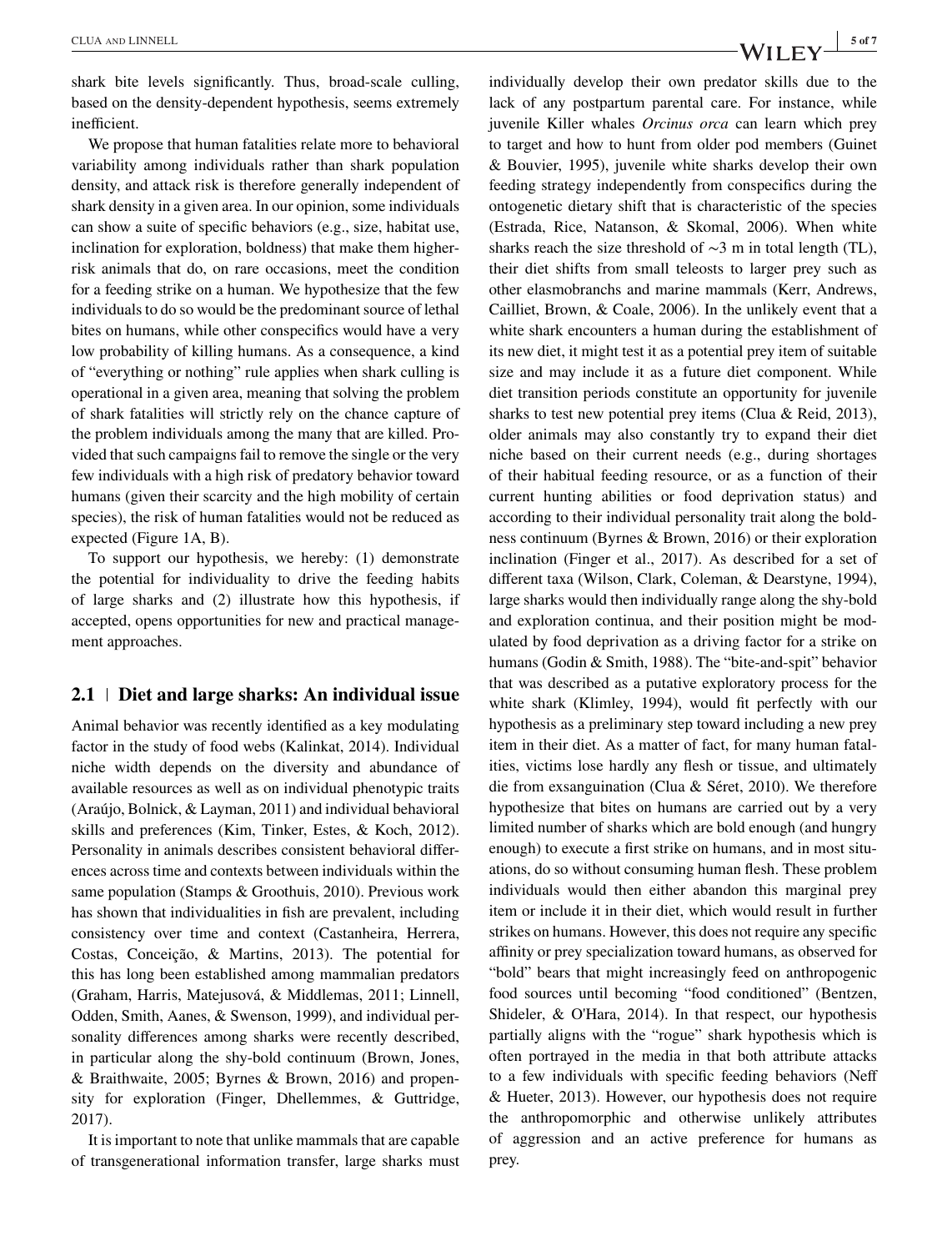Several findings support our hypothesis as substantial ontogenetic and individual dietary variations have been described within a White shark population in the Northeast Pacific (Kim et al., 2012). Like for the White shark, it has been demonstrated that tiger sharks also show a dietary shift in prey selection (toward prey with a similar size to humans) that begin to occur at approximately 230 cm TL (Lowe, Wetherbee, Crow, & Tester, 1996). Similarly, bullsharks *Carcharhinus leucas* above 180 cm TL shift from small fishes to larger prey including mammals (Cliff & Dudley, 1991). We do not think it is a coincidence that these three species are responsible for more than 80% of fatal shark incidents with humans over the past five decades.

## **2.2 A new approach focusing on problem individuals**

The case studies from Hawaii and Eastern Australia both provide circumstantial evidence against the density-dependent hypothesis and open for an explanation supporting the behavioral hypothesis if human fatalities were carried out by very few mobile animals that were never captured through the culling effort (Figure 1A, B). Other circumstantial evidence can be inferred from events such as in Natal (South Africa) where four attacks, two of which were fatal, occurred during what became known as the "Black December" of 1957 (Wallet, 1983) or in New Jersey (United States) where the summer of 1916 was brutally marked by a series of fatal bites on swimmers (Fernicola, 2001), although the responsibility of a single "problem individual" was never clearly demonstrated.

Neither of these case studies and events alone can prove or disprove either of the competing hypotheses behind shark fatalities. However, they do illustrate that the behavioral hypothesis is an equally, or even more, plausible explanation of the events, and that it therefore deserves due consideration. Our main critique of the literature is that it has generally failed to advance hypotheses of the potential mechanisms that lie behind human fatalities and has therefore failed to develop tests of the alternatives. This is where research and management practices have come further in the terrestrial realm, as they have: (1) developed good conceptual frameworks for potential mechanisms (Table 1; Linnell et al., 1999), (2) conducted research projects to understand individual behavior and run analyses that are designed to separate between competing mechanisms (Odden, Nilsen, & Linnell, 2013), and (3) used these insights to develop appropriate management actions that underline proactive conflict prevention, rather than nonselective reaction (Breitenmoser et al., 2005). We used this terrestrial experience to develop a set of conceptual and shark-specific questions (Tables 1 and 2) that are amenable to research and which could shed light on the nature of shark fatalities.

## **3 CONCLUDING REMARKS**

Although our brief review does not resolve the issue of the mechanisms behind shark incidents that remain poorly understood (Chapman & McPhee, 2016), it does open for an alternative interpretation that would logically call for dramatically different responses than those in common usage today. At the very least, we hope to stimulate field studies and management experiments that could shed more light on the mechanisms behind shark incidents and help develop more efficient (in terms of human safety) and less ecologically damaging responses. Furthermore, focusing management on individual animals could help to improve the reputation of sharks worldwide, as it would take the blame away from sharks in general and place the focus on a limited number of individuals (Swan et al., 2017).

### **ACKNOWLEDGMENTS**

We thank J.A. Maynard and P. Brena for their kind support in improving this article in its early stage, as well as Jeanine Almany for her editing support and Mike Newmann for sharing his vision of problem individuals [\(www.fijisharkdive.com\)](http://www.fijisharkdive.com). EC was funded by the French Ministry of Ecology and Sustainabe Development (MEDDE). JDCL was funded by Grant No. 251112 from the Research Council of Norway.

#### **ORCID**

*Eric E. G. Clua* **b** <http://orcid.org/0000-0001-7629-2685>

#### **REFERENCES**

- Araújo, M. S., Bolnick, D. I., & Layman, C. A. (2011). The ecological causes of individual specialisation. *Ecology Letters*, *14*(9), 948–958.
- Bentzen, T. W., Shideler, R. T., & O'Hara, T. M. (2014). Use of stable isotope analysis to identify food-conditioned grizzly bears on Alaska's north slope. *Ursus*, *25*, 14–23.
- Breitenmoser, U., Angst, C., Landry, J. M., Breitenmoser-Würsten, C., Linnell, J. D. C., & Weber, J. M. (2005). Non-lethal techniques for reducing depredation. In R. Woodroffe, S. Thirgood, & A. Rabinowitz (Eds.), *People and wildlife: Conflict or coexistence*? (pp. 49– 71). Cambridge: Cambridge University Press.
- Brown, C., Jones, F., & Braithwaite, V. (2005). In situ examination of boldness–shyness traits in the tropical poeciliid, *brachyraphis episcopi*. *Animal Behaviour*, *70*(5), 1003–1009.
- Byrnes, E. E., & Brown, C. (2016). Individual personality differences in port Jackson sharks *heterodontus portusjacksoni*. *Journal of Fish Biology*, *89*(2), 1142–1157.
- Castanheira, M. F., Herrera, M., Costas, B., Conceição, L. E., & Martins, C. I. (2013). Can we predict personality in fish? Searching for consistency over time and across contexts. *PLoS One*, *8*(4), e62037.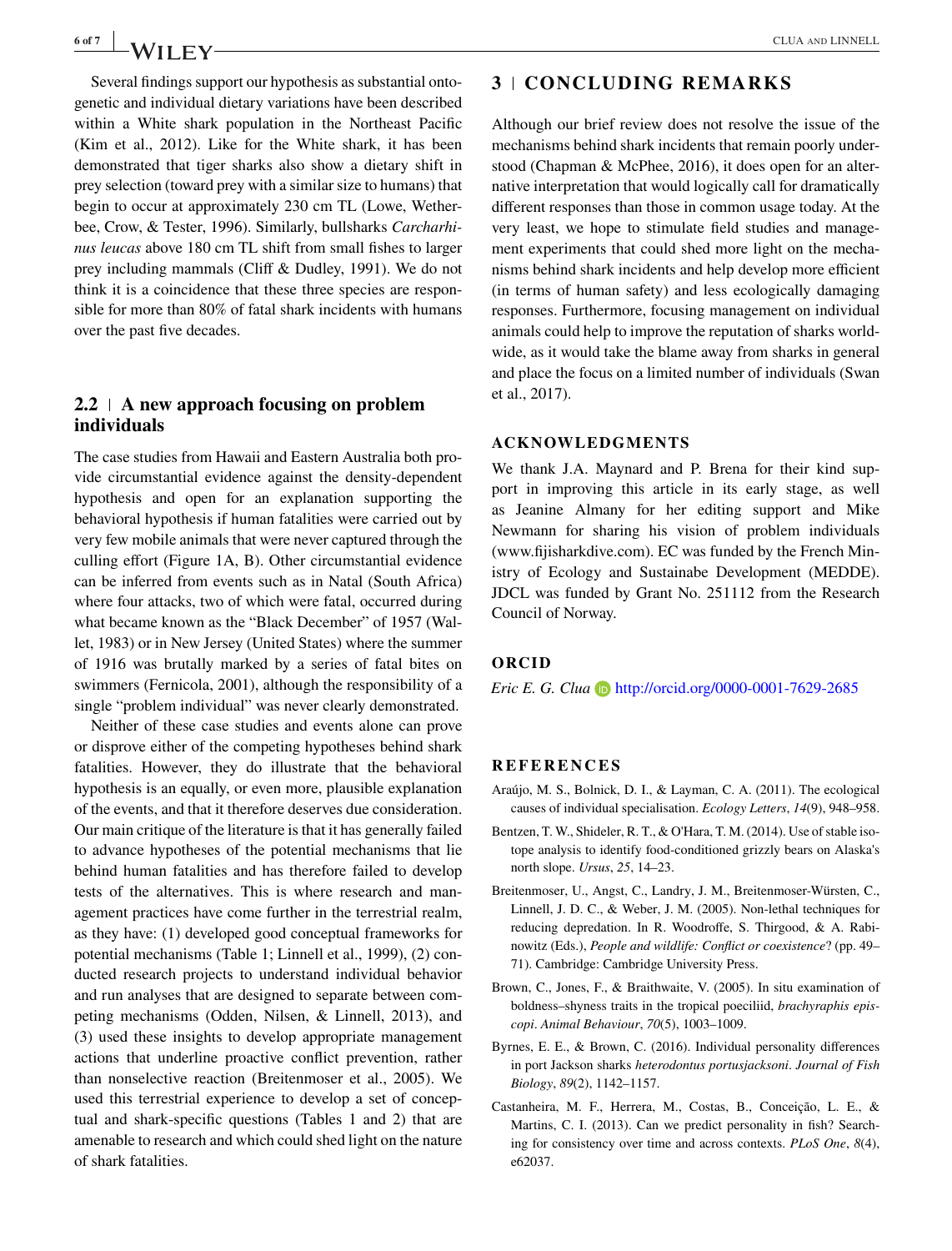- Chapman, B. K., & McPhee, D. (2016). Global shark attack hotspots: Identifying underlying factors behind increased unprovoked shark bite incidence. *Ocean & Coastal Management*, *133*, 72–84.
- Cliff, G., & Dudley, S. F. J. (1991). Sharks caught in the protective gill nets off Natal, South Africa. 4. The bull shark *carcharhinus leucas* valenciennes. *South African Journal of Marine Science*, *10*(1), 253– 270.
- Clua, E., & Reid, D. (2013). Features and motivation of a fatal attack by a juvenile white shark, *Carcharodon carcharias*, on a young male surfer in New Caledonia (South Pacific). *Journal of Forensic and Legal Medicine*, *20*(5), 551–554.
- Clua, E., & Séret, B. (2010). Unprovoked fatal shark attack in Lifou Island (Loyalty Islands, New Caledonia, South Pacific) by a great white shark, *carcharodon carcharias*. *American Journal of Forensic Medicine and Pathology*, *31*(3), 281–286.
- Cressey, D. (2013). Australian shark-cull plan draws scientist' ire. Nature News. 13 December 2013, [https://doi.org/10.1038/](https://doi.org/10.1038/nature.2013.14373) [nature.2013.14373.](https://doi.org/10.1038/nature.2013.14373)
- Dudley, S. F. J. (1997). A comparison of the shark control programs of New South Wales and Queensland (Australia) and KwaZulu-Natal (South Africa). *Ocean & Coastal Management*, *34*(1), 1– 27.
- Estrada, J. A., Rice, A. N., Natanson, L. J., & Skomal, G. B. (2006). Use of isotopic analysis of vertebrae in reconstructing ontogenetic feeding ecology in white sharks. *Ecology*, *87*(4), 829–834.
- Fernicola, R. G. (2001). *Twelve days of terror: A definitive investigation of the 1916 New Jersey shark attacks*. Guilford, Connecticut, USA: Globe Pequot.
- Ferretti, F., Jorgensen, S., Chapple, T. K., De Leo, G., & Micheli, F. (2015). Reconciling predator conservation with public safety. *Frontiers in Ecology and the Environment*, *13*(8), 412–417.
- Finger, J. S., Dhellemmes, F., & Guttridge, T. L. (2017). *Personality in elasmobranchs with a focus on sharks: Early evidence, challenges, and future directions. In Personality in Nonhuman Animals* (pp. 129– 152). Cham: Springer.
- Gallagher, A.J. (2016). Coexisting with sharks: A response to Carter and Linnell. *Trends in Ecology and Evolution*, *31*(11), 817–818.
- Godin, J. -G. J., & Smith S. A. (1988). A fitness cost of foraging in the guppy. *Nature*, *333*, 69–71.
- Graham, I. M., Harris, R. N., Matejusová, I., & Middlemas, S. J. (2011). Do 'rogue' seals exist? Implications for seal conservation in the UK. *Animal Conservation*, *14*(6), 587–598.
- Green, M., Ganassin, C., & Reid, D. D. (2009). Report into the NSW shark meshing (bather protection) program. Incorporating a review of the existing program and environmental assessment. March 2009, Public Consultation Document. NSW Department of Primary Industries, Orange, NSW, Australia..
- Guinet, C., & Bouvier, J. (1995). Development of intentional stranding hunting techniques in killer whale (*Orcinus orca*) calves at Crozet Archipelago. *Canadian Journal of Zoology*, *73*(1), 27– 33.
- Hillary, R. M., Bravington, M. V., Patterson, T. A., Grewe, P., Bradford, R., Feutry, P., Gunasekera, R., Peddemors, V., Werry, J., Francis, M. P., Duffy, C. A. J., & Bruce, B. D. (2018). Genetic relatedness reveals

total population size of white sharks in eastern Australia and New Zealand. *Scientific reports*, *8*(1), 2661.

- Kalinkat, G. (2014). Bringing animal personality research into the food web arena. *Journal of Animal Ecology*, *83*(6), 1245– 1247.
- Kerr, L. A., Andrews, A. H., Cailliet, G. M., Brown, T. A., & Coale, K.H. (2006). Investigations of  $\Delta 14C$ ,  $\delta$  13C, and  $\delta$  15N in vertebrae of white shark (*Carcharodon carcharias*) from the eastern North Pacific Ocean. In J. K. Carlson, K. J. Goldman (Eds.), *Age and growth of chondrichthyan fishes: New methods, techniques and analysis* (pp. 337–353). Netherlands: Springer.
- Kim, S. L., Tinker, M. T., Estes, J. A., & Koch, P. L. (2012). Ontogenetic and among-individual variation in foraging strategies of northeast Pacific white sharks based on stable isotope analysis. *PLoS ONE*, *7*(9), e45068.
- Klimley, A. P. (1994). The predatory behavior of the white shark. *American Scientist*, *82*(2), 122–133.
- Lagabrielle, E., Allibert, A., Kiszka, J. J., Loiseau, N., Kilfoil, J. P., & Lemahieu, A. (2018). Environmental and anthropogenic factors affecting the increasing occurrence of shark-human interactions around a fast-developing Indian Ocean island. *Scientific reports*, *8*(1), 3676.
- Linnell, J. D. C., & Alleau, J. (2015). Predators that kill humans: Myth, reality, context and the politics of wolf attacks on people. In F. M. Angelici (Ed.), *Problematic wildlife - A cross-disciplinary approach* (pp. 357–372). Berlin: Springer.
- Linnell, J. D., Odden, J., Smith, M. E., Aanes, R., & Swenson, J. E. (1999). Large carnivores that kill livestock: Do "problem individuals" really exist? *Wildlife Society Bulletin*, *27*, 698– 705.
- Lowe, C. G., Wetherbee, B. M., Crow, G. L., & Tester, A. L. (1996). Ontogenetic dietary shifts and feeding behavior of the tiger shark, *galeocerdo cuvier*, in Hawaiian waters. *Environmental Biology of Fishes*, *47*(2), 203–211.
- Neff, C., & Hueter, R. (2013). Science, policy, and the public discourse of shark "attack": A proposal for reclassifying human-shark interactions. *Journal of Environmental Studies and Sciences*, *3*, 65–73.
- Odden, J., Nilsen, E. B., & Linnell, J. D. C. (2013). Density of wild prey modulates lynx kill rates on free-ranging domestic sheep. *Plos One*, *8*(11), e79261.
- Paterson, R. A. (1990). Effects of long-term anti-shark measures on target and non-target species in Queensland, Australia. *Biological Conservation*, *52*(2), 147–159.
- Rasker, R., & Hackman, A. (1996). Economic development and the conservation of large carnivores. *Conservation Biology*, *10*, 991– 1002.
- Reid, D. D., Robbins, W. D., & Peddemors, V. M. (2011). Decadal trends in shark catches and effort from the New South Wales, Australia, Shark Meshing Program 1950–2010. *Marine and Freshwater Research*, *62*(6), 676–693.
- Stamps, J. A., & Groothuis, T. G. G. (2010). The development of animal personality: Relevance, concepts and perspectives. *Biological Reviews*, *85*, 301–325.
- Swan, G. J. F., Redpath, S. M., Bearhop, S., & McDonald, R. A. (2017). Ecology of problem individuals and the efficacy of selective